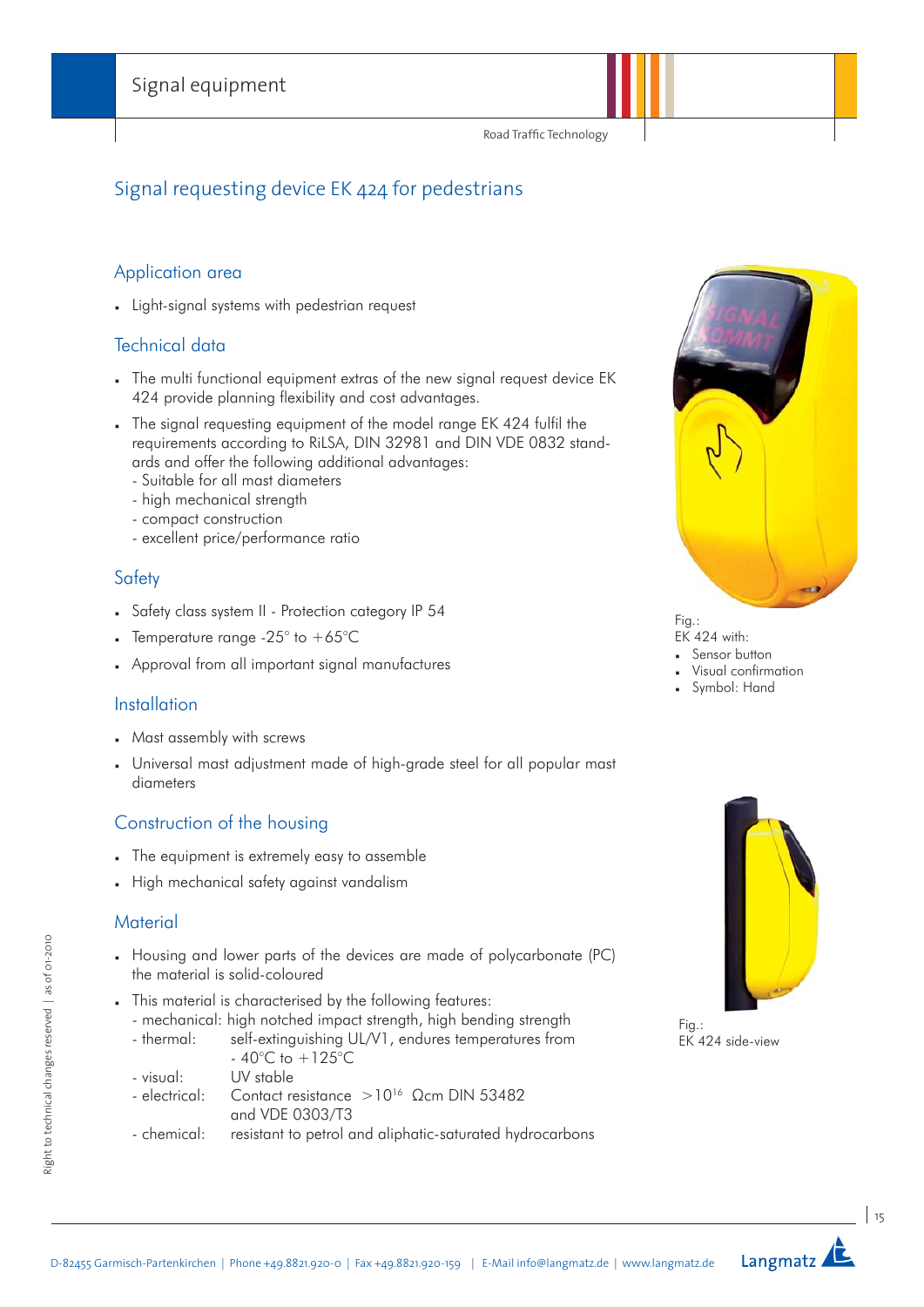Road Traffic Technology

# Signal requesting device EK 424 for pedestrians

## Functions for pedestrians

#### Signal request

- Large-surface push button via a potential-free micro switch
- Sensor button

### Visual Confirmation (LED technology)

- Window on top and on the side
- Without text
- With text, e.g. waiting for signal

#### Symbolism

- . Hand
- Pedestrian
- Cyclist

#### **Text**

- Please press
- Please touch
- Further text and symbols available on request

### Signal request by sensor button with dynamic capacitive sensors

- This signal request device uses exclusively capacitive sensors with a dynamic measurement principle
- The crucial advantage: If a change should arise e.g. chewing gum stuck or a coating of ice be present in the sensor`s request area, then after a one-time request by the pedestrian the change is considered as part of the resonant circuit
- . The regulating resonant circuit does not trigger a continuous request!



#### Fig.:

- Large-surface push button
- **Display**
- Visual confirmation



Fig.: Display

- Visual confirmation
- Sensor button



Fig.:

- Sensor button
- Without visual confirmation